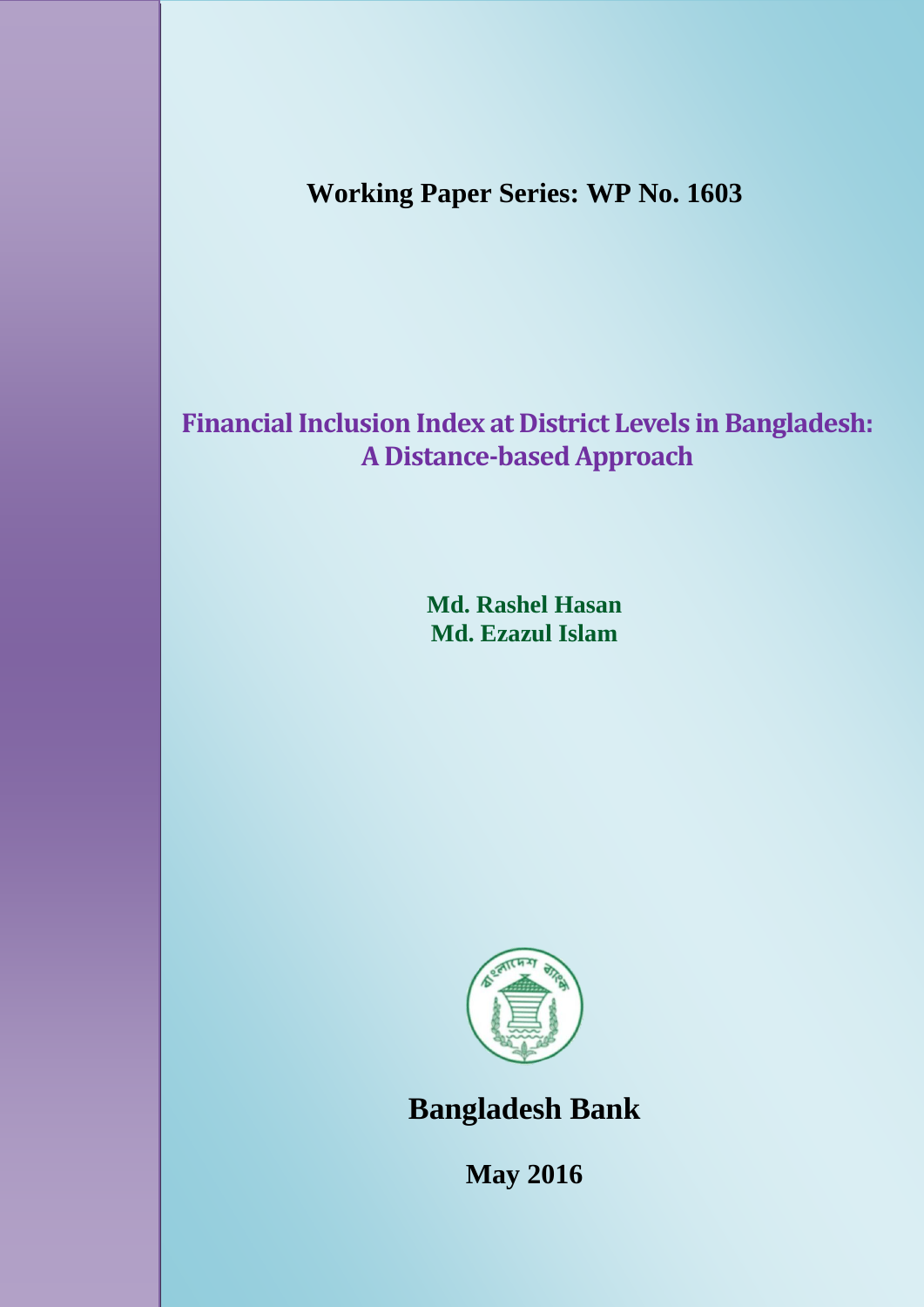# **Financial Inclusion Index at District Levels in Bangladesh: A Distance-based Approach**

Md. Rashel Hasan<sup>1</sup> Md. Ezazul Islam

#### **Abstract**

This paper computes an index of financial inclusion (IFI) of Bangladesh at the district levels by using a distance based approach and incorporating various dimensions of inclusive finance. The IFI indicates that most of the districts of Bangladesh have experienced significant progress in financial inclusion over the period of 2008 to 2014 with the exception of Khagrachhari, Netrokona, Kurigram, and Sunamganj. Furthermore, the financial inclusion map reflects that the process of financial inclusion gets accelerated at the end of 2010, just after the inclusive finance policy initiatives undertaken by Bangladesh Bank. Hence, the index can be used to compare the extent of financial inclusion across districts and to monitor the progress of the financial inclusion over time. The index value reflecting overall financial inclusion of Bangladesh increased to 0.697 in 2014 from 0.503 in 2008. There are policy implications of this finding for making inclusive finance strategies in Bangladesh. The index may guide Bangladesh Bank and the Government to pursue inclusive growth for reducing regional disparities to meet Vision 2021 as well as the Sustainable Development Goals.

**Keywords:** Inclusive growth, financial inclusion, financial inclusion index, district, Bangladesh economy

#### **JEL Classification:** G21, E50

**.** 

The authors are Deputy Director and Deputy General Manager of Chief Economist's Unit at Bangladesh Bank, respectively. The views expressed are the authors' own and do not reflect that of Bangladesh Bank. The authors would like to thank Mandira Sarma and Aasha Mehreen Amin for their valuable comments. Comments of the Chief Economist and Economic Adviser improved the earlier version of this study. Thanks go to them as well. Corresponding authors' email: [rashel.hasan@bb.org.bd](mailto:rashel.hasan@bb.org.bd)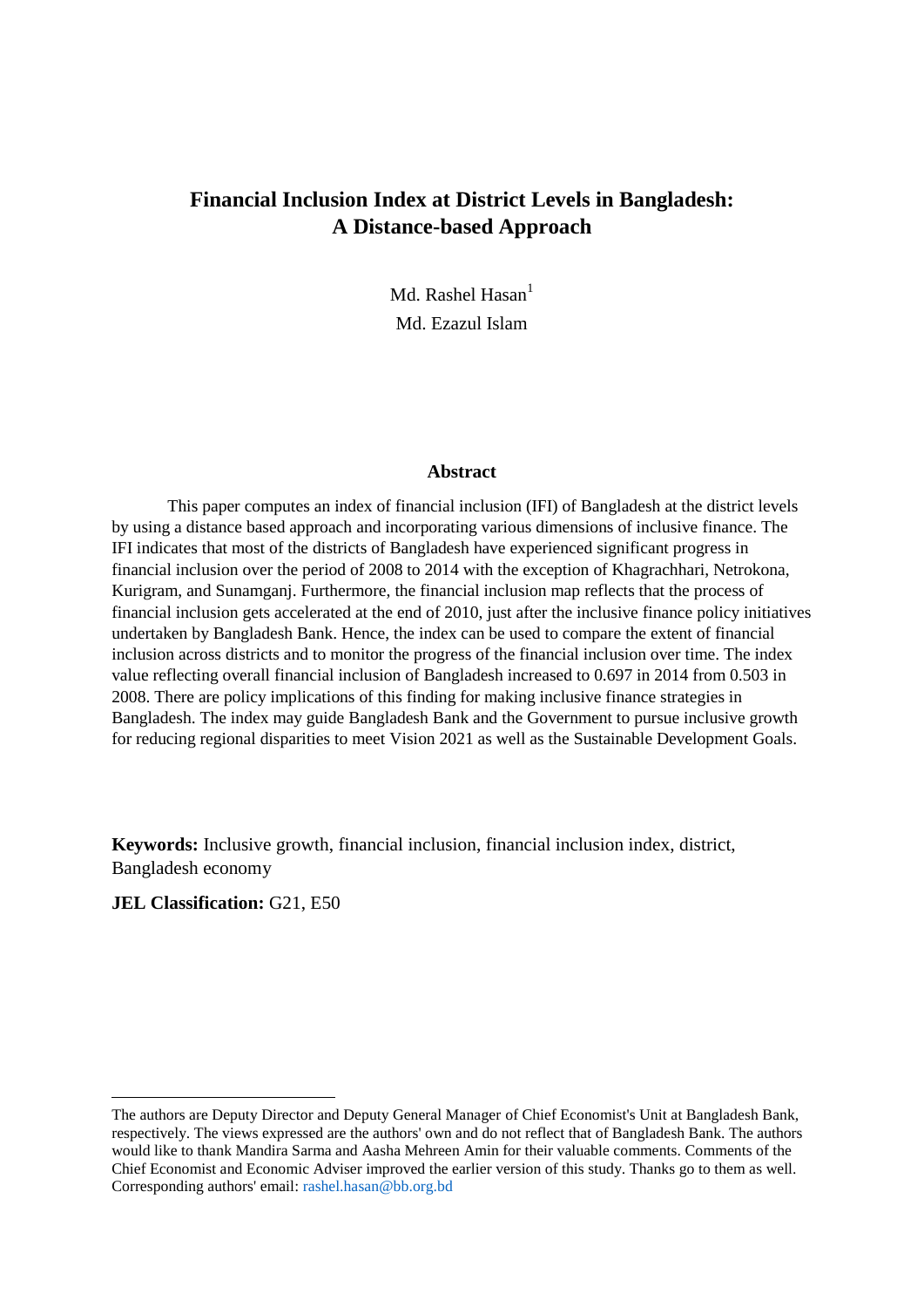#### **1. Introduction**

How we measure the extent of financial inclusion is crucial when we are referring to the financial inclusion drive at the district level. Chakrabarty (2012) opines that the basic objectives of the financial inclusion initiatives are to ensure equity and inclusive growth. It is necessary to construct a financial inclusion index to formulate a financial inclusion drive that is based on equity.

Bangladesh Bank (BB) has been prioritizing the policy of financial inclusion since 2009 to accelerate economic growth while maintaining stability in both monetary and financial sectors (Chowdhury et al. 2013: 113). This BB has done through different measures to engage the country's financial system. These include: a refinance scheme for the landless sharecropper, opening bank accounts for farmers free of charge, with initial deposits of only Taka 10, a refinance scheme for environment friendly investments, SME financing, sanctioning commercial bank branches to rural areas and mobile banking. These initiatives were targeted to include the 'unbanked population' in getting access to benefits and services of financial institutions. Availability of financial institutions and an easy access to different financial products at affordable costs have been considered important measures to lessen regional imbalances from both economic and social perspectives (Sixth Five Year Plan: FY2011-FY2015). Access to finance is often accelerated to increase people's participation in productive investment while smoothening consumption patterns and coping with unexpected shocks.

Financial inclusion is a broad concept and several indicators have been proposed to measure the level of financial inclusion in academic literature (Beck et al. 2007, Sarma 2008). Indicators that have been highlighted in the literature can be categorized into three dimensions: availability, accessibility and usage. Availability refers to the availability of banking services, which can be measured, for example, specifying how many bank outlets are available per 100,000 population. Accessibility is intended to capture the size of the banked population to show the proportion of people having bank accounts. The third dimension captures the volume of credit and deposit that have been utilized by the population from the financial sector. These three dimensions have been emphasized with equal importance for achieving an inclusive financial system**,** in the literature (Sarma 2015, Park and Mercado Jr 2015).

Although financial inclusion has become a policy agenda for Bangladesh for achieving inclusive growth, economic literature on financial inclusion is still scanty. On the one hand, financial inclusion is considered an effective tool to reduce poverty and increase economic activity, which, in turn, might reduce regional inequities; one can hardly get any appropriate measure of financial inclusion at the regional (district) level for Bangladesh. Although indicators of a particular dimension of financial inclusion provide useful information, a single dimension could have delivered partial information of any region and may lead to misinterpretation regarding the degree of financial inclusion of that region (district). Sarma (2008) proposed a composite index that incorporates all the three dimensions in one single number for measuring financial inclusion. The resultant index can show the extent of financial inclusion of any region and its comparable position among the peer regions (districts). The index might also be seen as a tool for tracking the progress of different policy initiatives toward achieving overall financial inclusion of Bangladesh.

This paper aims to construct an index of financial inclusion for Bangladesh at district level for the period of 2008 to 2014. The index will show the changes in the degree of financial inclusion over time and also show the relative position of any district among the other districts during the study period. The index would help us to identify the disadvantageous regions (districts) in terms of financial inclusion and would help policy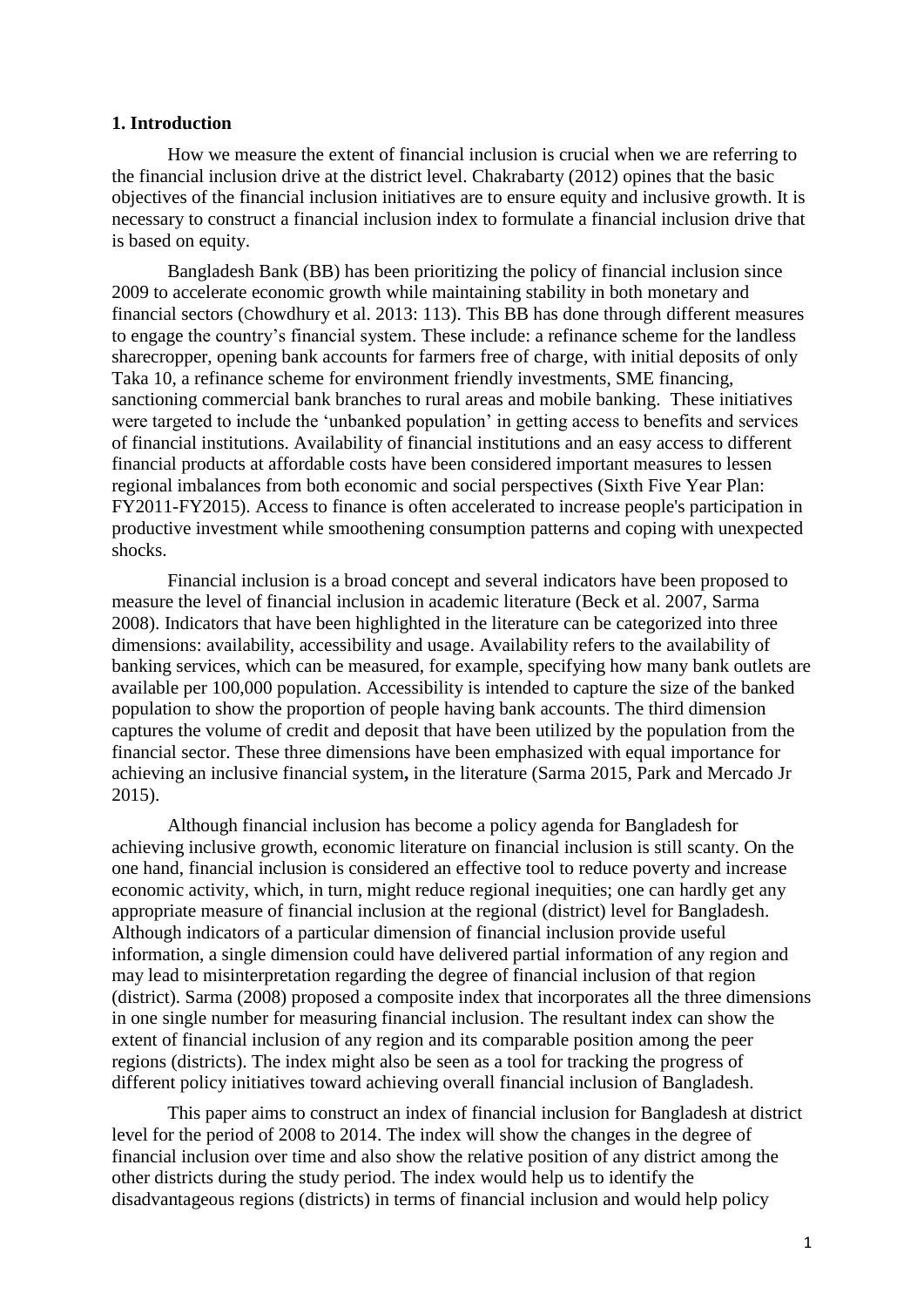makers by designing and implementing programs that will widen access to financial services aiming to reduce regional disparities. Moreover, the study period would allow us to investigate whether different policy initiatives taken by BB since 2009 have had any impact on the level of financial inclusion across regions (districts) and if so, to what extent. This paper also presents a financial inclusion map which indicates a clear differentiation in the soundness of financial inclusion graphically by regions (districts) over time.

#### **2. Literature Review and Theoretical Framework**

The importance of a healthy financial system has been acknowledged broadly and a new concept of "financial inclusion" has emerged towards achieving the sustainable development agenda along with inclusive green growth throughout the development partners and policy makers around the globe. Inclusive Financial System refers to a process that ensures the ease of access, availability and usage of financial services by all the members of a society at affordable cost. Empirical study by Sarma (2011) shows that financial inclusion and per capita GDP is positively associated. Moreover, Park and Mercado Jr (2015) find a significant positive relationship between financial inclusion and per capita GDP for the developing Asia. In addition, Claessens et al.(2009)finds that financial sector development and access to finance can significantly reduce poverty and inequality toward reaching the MDGs while increasing economic growth.

Measuring financial inclusion is quite new but a growing interest is noticeable in the literature. Several indicators have been suggested to measure the extent of financial inclusion of any economy by the literature. For instance, the number of adults having bank accounts is often considered as a measure of financial inclusion. However, Sarma (2009) has proposed a multidimensional index incorporating the three dimensions of financial inclusion (accessibility, availability and usages) using a distance-based approach. Moreover, a recent study by Sarma (2012) presents financial inclusion index for 94 countries over the span of 2004-2010. The comparative index identified Bangladesh as a medium level position in terms of financial inclusion among the world.

In the context of the Bangladesh economy, it comprises of 64 districts with considerable variation in terms of both economic and social development. To lessen the regional disparities, inclusive growth strategies and inclusive finance has been highlighted in the Sixth Five Year Plan, FY2011-FY2015 by the GoB. In line with the Gob, Bangladesh Bank as a Central Bank has also taken policy initiatives to engage the country's financial system to an Inclusive Financial System since 2009. A composite index of financial inclusion at the district level is time consuming to track whether the policy adopted by central bank has had any impact in achieving financial inclusion. Existing literature doesn't address the issue of measuring a composite financial inclusion index for Bangladesh at the district level. This paper aims to fill the gaps by constructing an index of financial inclusion at the district level of Bangladesh.

#### **3. Methodological Framework**

In order to construct a financial inclusion index of Bangladesh at the district level, this paper closely follows the methodology proposed by Sarma (2012). This paper incorporates five measures of financial inclusion; namely, the number of bank branches per 100,000 adults, the number of deposit and loan accounts per 1,000 adults and per capita deposit and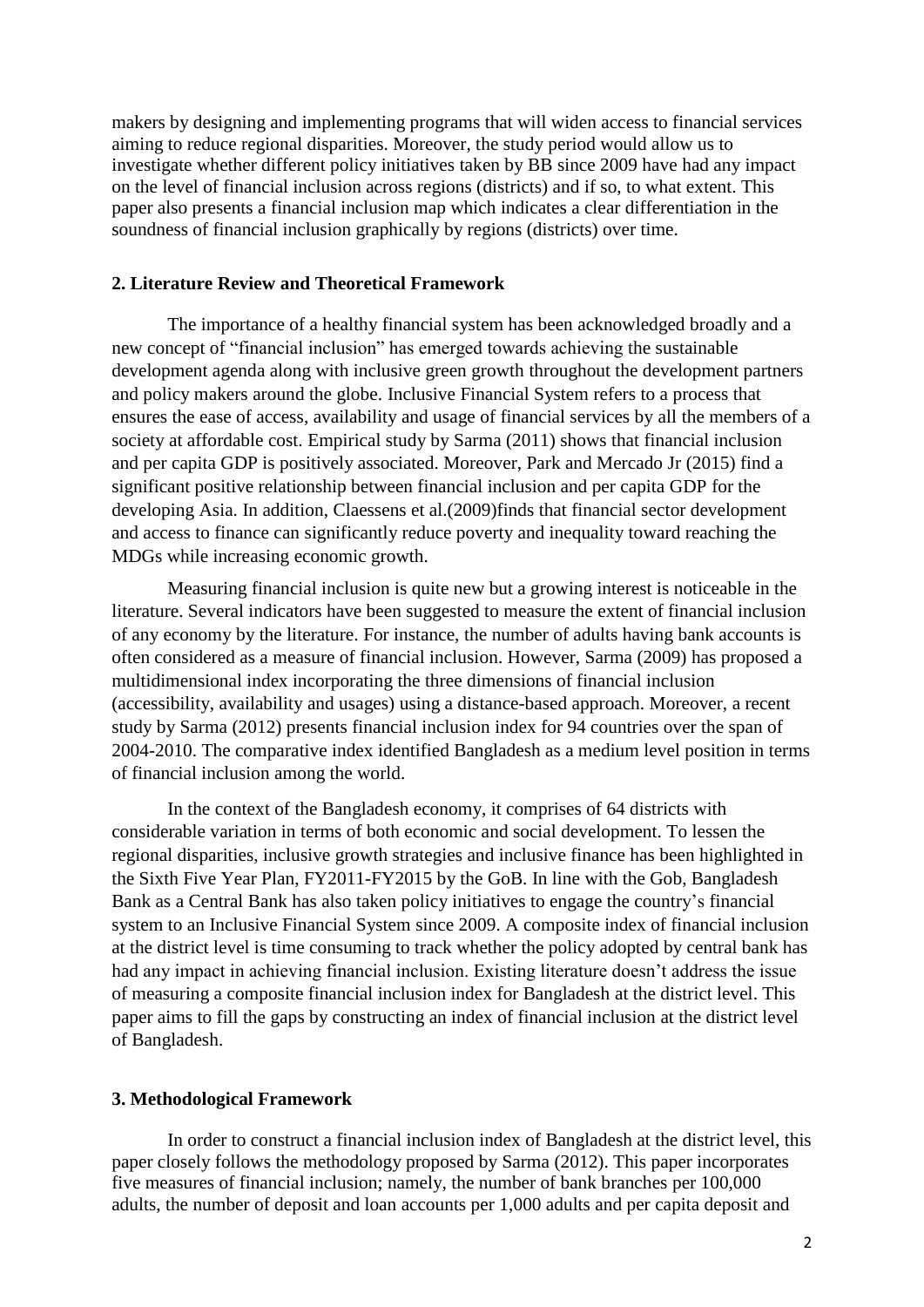per capita loan which broadly belong to the dimensions of availability, accessibility and usage respectively.

At the very first step we need to compute indexes for each dimension of financial inclusion (accessibility, availability and usage). Computational procedures to calculate dimensional index is similar to that used by UNDP to compute the well-known human development index (HDI).

$$
d_i = \left(\frac{x_{ik,t} - m_i}{M_i - m_i}\right) \tag{1}
$$

where

 $d_i$ = index value for the dimension i  $x_{ik,t}$  = actual value of dimension i for the entity k for the time t  $M_i$  = upper limit on the value of dimension i  $m_i$  = lower limit on the value of dimension i

From equation (1), the value of  $d_i$  presents normalized value of any observation for any specific dimension. The higher the value of  $d_i$  indicates higher achievement of a district in that direction. The dimension index (1) will return normalized values between 0 and 1, where 0 indicating no achievement and 1 indicating the highest achievement in that dimension.

Equation (2) provides normalized Euclidian distance between observed positions and the worst position on the n-dimensional space.

$$
X_1 = \sqrt{\frac{{d_1}^2 + {d_2}^2 + \dots + {d_n}^2}{(1^2 + 1^2 + \dots + 1^2)}}
$$
 (2)

Equation (3) represents normalized inverse Euclidian distance between observed position and the ideal situation. In this study, we define the worst point as (0,0,0) and ideal point as (1,1,1) in a 3-dimensional space.

$$
X_2 = 1 - \sqrt{\frac{(1 - d_1)^2 + (1 - d_2)^2 + \dots + (1 - d_n)^2}{(1^2 + 1^2 + \dots + 1^2)}}
$$
(3)

Finally, a simple average of the equations (2) and (3) will present the Index of Financial Inclusion (equation 4).

$$
IFI = \frac{1}{2} [x_1 + x_2]
$$
 (4)

The resultant index incorporates both how far away from the worst and how close to the ideal an observed point is in a 3-dimensional space. Below is the graphical presentation of a 3-dimensional space indicating Euclidian distance of a particular point from both the worst and the best position.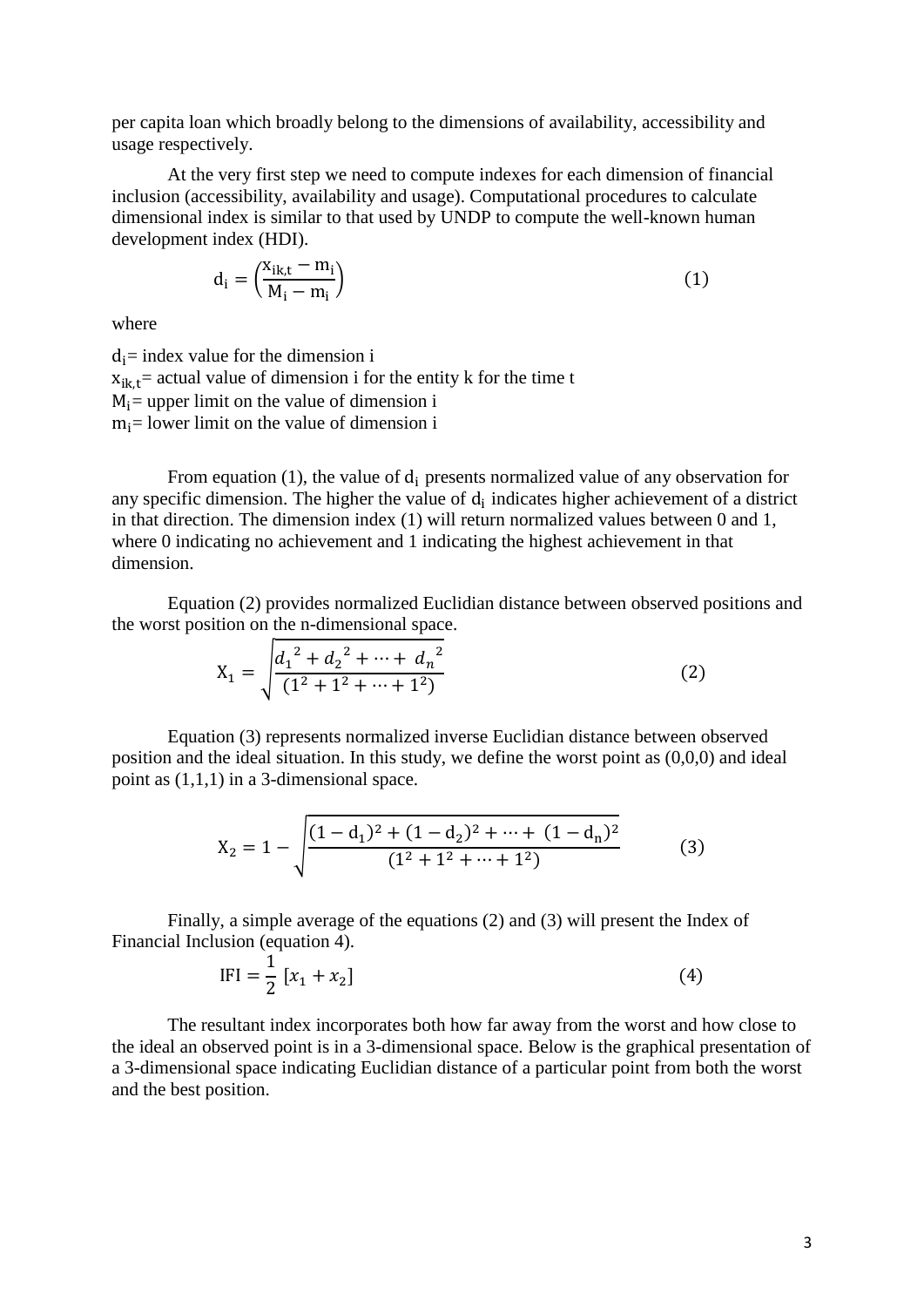

Figure 1: Graphical Explanation of a 3-dimensional IFI

*Source: Sarma 2012:13*

#### **Choice of Upper Limit and Lower Limit**

Computation of the IFI requires a-priori fixing the values of upper bound  $(M_i)$  and lower bound  $(m_i)$  for each dimension. Choosing upper bound of a dimension is not straightforward since theoretically it is not possible to decide a point of maximum or optimum benchmark for any dimension of financial inclusion (Sarma 2015). One possible way to fix the upper value for a dimension for the whole time span is by empirically observed maximum value. However, empirically observing the highest value might be an outlier and could distort the dimension index. In order to avoid the outlier problem, we use empirically observed 90th percentile of the distribution of the values of a dimension as the upper bound for the dimension (ibid). As far as choosing lower value of a dimension is concerned, one can safely chose 0 as if there were no progress in that particular dimension of financial inclusion.

#### **4. Data and Description**

This paper considers financial inclusion data across 64 districts for the period of 2008 to 2014. It might be noted, before this period we have had very little information for most of the financial inclusion variables at the district level. It might also be noted that this paper limits its coverage only to the formal financial sectors which are directly under supervision of Bangladesh Bank. In such a case, the estimates might have suffered with a downward bias because of not covering the sectors other than formal banking channels which also provide financial services to the people (informal sector or microfinance institutions that are not covered by this study).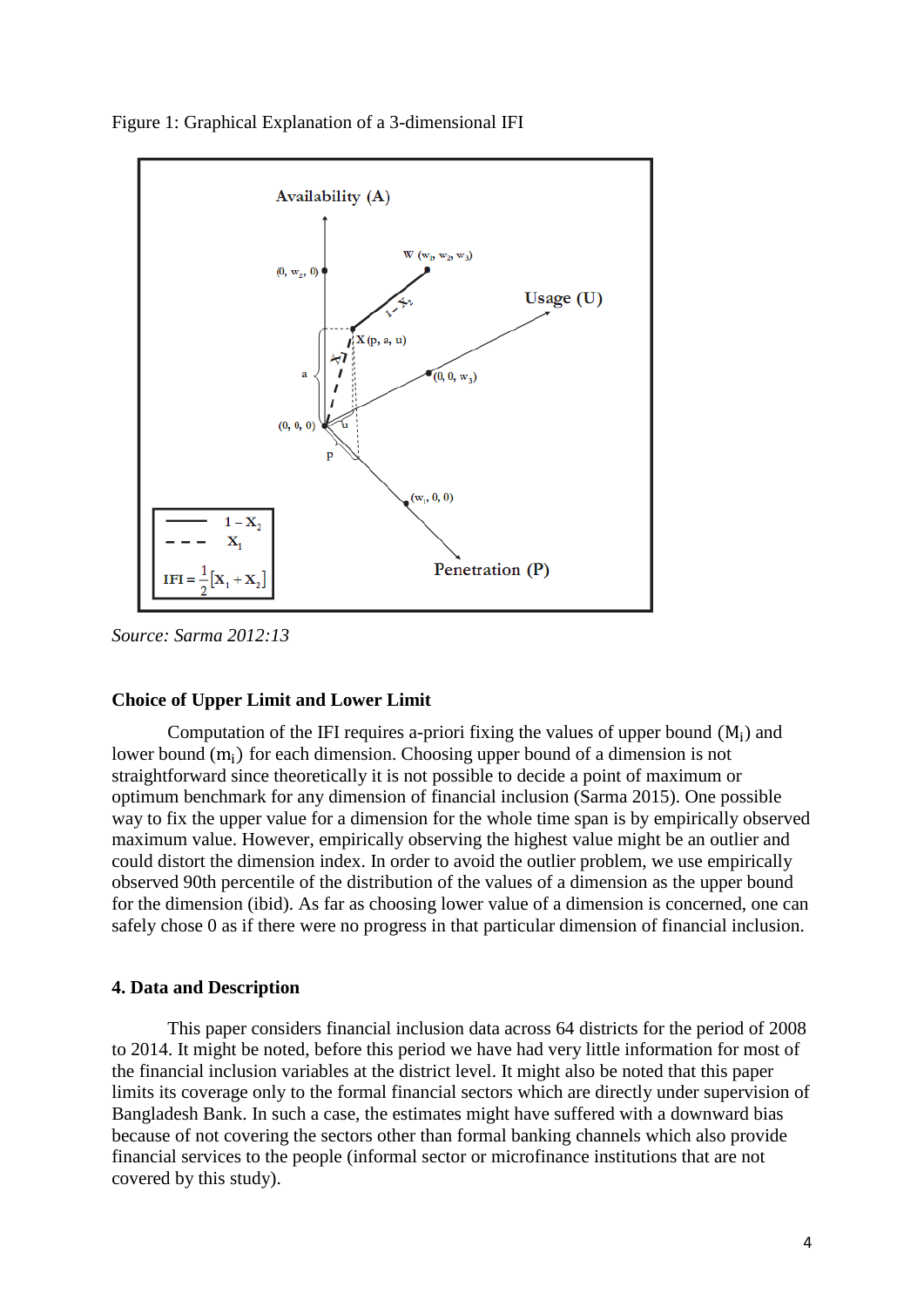In order to construct financial inclusion index for the year 2008-2014, this paper relies on data of different financial variables that are broadly fit into the dimensions of accessibility, availability and usage as discussed in the earlier section. More specifically, the number of bank branches per 100,000 adults is considered as an indicator of availability of banking services. Accessibility has been reflected by the indicator of the number of bank accounts (loan or deposit) per 1000 adults in each district. Per capita deposits and per capita advances are the indicators that can show usage of banking services in each district. Moreover, the number of ATMs and gross domestic product are commonly considered other important indicators to reflect availability and usage respectively. However, availability of district level data is the limitation this study has encountered.



Figure 2: Number of bank branches per 100,000 adults

*Note: Author's calculation Source: Statistics Department, Bangladesh Bank and Bangladesh Bureau of Statistic, 2015*

Figure 2 shows the number of bank branches per 100,000 adults and its trend over the period of 2008-2014. In 2008, there were almost 7.5 bank branches per 100,000 adults. This indicator of availability increases to 9 bank branches per 100,000 adults in 2014. Financial inclusion policies adopted since 2009 by BB might have accelerated this increasing trend. Indicators that represent the dimension of accessibility shows mixed interpretations from the following figure 3. On the one hand, the number of deposit accounts per 1000 adults shows an increasing trend over the period, on the other hand, the number of loan accounts per 1,000 adults seems stagnated between 91 and 96 for the whole study period.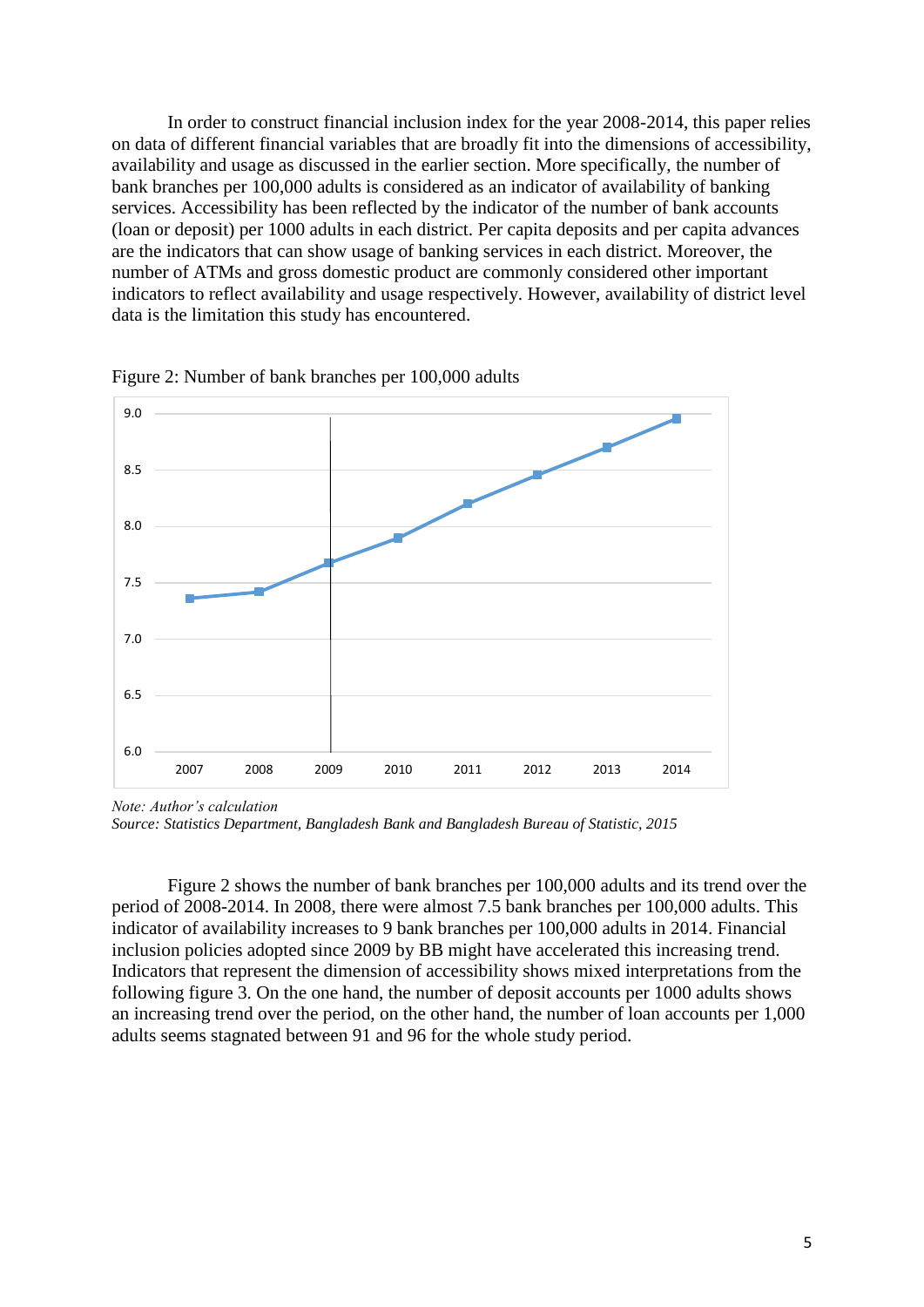

Figure 3: Number of loan and deposit accounts per 1000 adults

A significant increasing pattern is noticeable for the indicator of per capita deposit and per capita advances in figure 4. Particularly, the rate of change seems to get highly accelerated since 2009 when Bangladesh Bank adopted the inclusive finance policies. Per capita deposits and per capita advances have been considered to reflect the usage dimension of an inclusive financial system.





*Note: Author's calculation Source: Statistics Department, Bangladesh Bank and Bangladesh Bureau of Statistics, 2015*

*Note: Author's calculation Source: Statistics Department, Bangladesh Bank and Bangladesh Bureau of Statistics, 2015*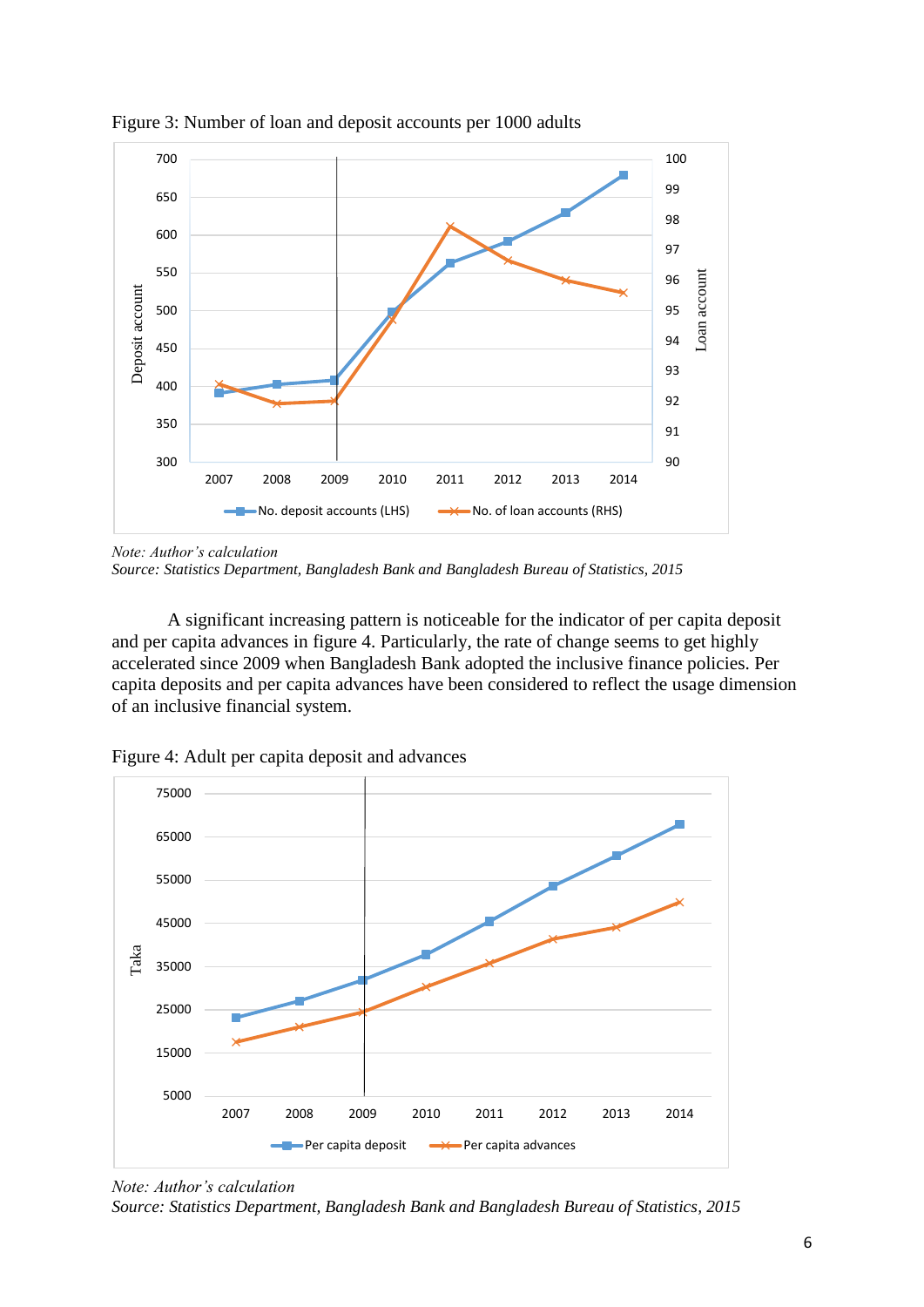So far we have presented different indicators of financial inclusion graphically for Bangladesh. In table 1 we present the descriptive statistics of different financial indicators for the years 2008-2014 at district level. Summary statistics (minimum, maximum, mean, standard deviation and coefficient of variation) have been calculated to each dimension indicator for each time panel.

|                                                    | 2008      | 2009      | 2010      | 2011      | 2012      | 2013      | 2014      |  |  |  |  |
|----------------------------------------------------|-----------|-----------|-----------|-----------|-----------|-----------|-----------|--|--|--|--|
| No. of Bank Branches per 100,000 adults            |           |           |           |           |           |           |           |  |  |  |  |
| Min                                                | 3.57      | 3.49      | 3.48      | 3.55      | 3.58      | 3.60      | 3.68      |  |  |  |  |
| Max                                                | 17.47     | 18.71     | 19.54     | 16.92     | 17.89     | 18.89     | 19.66     |  |  |  |  |
| Mean                                               | 6.72      | 6.85      | 7.01      | 7.33      | 7.49      | 7.63      | 7.80      |  |  |  |  |
| Standard deviation                                 | 2.45      | 2.62      | 2.74      | 2.44      | 2.54      | 2.63      | 2.73      |  |  |  |  |
| <b>CV</b>                                          | 0.37      | 0.38      | 0.39      | 0.33      | 0.34      | 0.35      | 0.35      |  |  |  |  |
| No. of deposit accounts (in banks) per 1000 adults |           |           |           |           |           |           |           |  |  |  |  |
| Min                                                | 160.77    | 159.06    | 262.97    | 275.83    | 312.49    | 321.38    | 348.95    |  |  |  |  |
| Max                                                | 1209.48   | 1267.07   | 1392.42   | 1276.02   | 1316.11   | 1428.33   | 1531.60   |  |  |  |  |
| Mean                                               | 335.77    | 336.72    | 425.77    | 489.27    | 519.55    | 551.89    | 595.44    |  |  |  |  |
| Standard deviation                                 | 150.35    | 159.10    | 158.44    | 146.15    | 151.70    | 164.95    | 179.89    |  |  |  |  |
| <b>CV</b>                                          | 0.45      | 0.47      | 0.37      | 0.30      | 0.29      | 0.30      | 0.30      |  |  |  |  |
| No. of loan accounts (in banks) per 1000 adults    |           |           |           |           |           |           |           |  |  |  |  |
| Min                                                | 51.38     | 49.78     | 50.27     | 52.99     | 55.26     | 51.33     | 52.55     |  |  |  |  |
| Max                                                | 183.67    | 175.36    | 174.86    | 196.65    | 191.42    | 547.07    | 191.25    |  |  |  |  |
| Mean                                               | 95.40     | 95.12     | 96.07     | 100.97    | 100.16    | 105.11    | 98.64     |  |  |  |  |
| Standard deviation                                 | 30.16     | 30.13     | 31.16     | 34.56     | 32.45     | 65.02     | 32.80     |  |  |  |  |
| CV                                                 | 0.32      | 0.32      | 0.32      | 0.34      | 0.32      | 0.62      | 0.33      |  |  |  |  |
| Per capita deposits (adult population) in Taka     |           |           |           |           |           |           |           |  |  |  |  |
| Min                                                | 2445.61   | 2579.03   | 3138.14   | 3774.16   | 4471.73   | 4918.97   | 5787.25   |  |  |  |  |
| Max                                                | 214967.62 | 258203.37 | 310811.97 | 302699.68 | 354193.16 | 399124.19 | 439671.39 |  |  |  |  |
| Mean                                               | 13217.93  | 15304.46  | 17944.40  | 20772.88  | 24708.31  | 28022.35  | 31873.15  |  |  |  |  |
| Standard deviation                                 | 27596.71  | 33082.5   | 39631.85  | 39150.41  | 45806.73  | 51671.42  | 56929.85  |  |  |  |  |
| CV                                                 | 2.09      | 2.16      | 2.21      | 1.88      | 1.85      | 1.84      | 1.79      |  |  |  |  |
| Per capita advances (adult population) in Taka     |           |           |           |           |           |           |           |  |  |  |  |
| Min                                                | 1516.00   | 1723.23   | 2010.00   | 2011.00   | 2012.00   | 2013.00   | 4237.19   |  |  |  |  |
| Max                                                | 187076.84 | 214402.82 | 264644.25 | 257756.60 | 300308.23 | 320374.46 | 364675.35 |  |  |  |  |
| Mean                                               | 8607.18   | 10034.59  | 12461.79  | 13891.73  | 15853.18  | 17179.85  | 19624.32  |  |  |  |  |
| Standard deviation                                 | 24159.99  | 27796.06  | 34334.73  | 34172.94  | 39794.71  | 42188.38  | 48073.73  |  |  |  |  |
| CV                                                 | 2.81      | 2.77      | 2.76      | 2.46      | 2.51      | 2.46      | 2.45      |  |  |  |  |
| Number of adult population <sup>1</sup>            |           |           |           |           |           |           |           |  |  |  |  |
| Min                                                | 223710    | 228829    | 234054    | 264072    | 267689    | 271357    | 275074    |  |  |  |  |
| Max                                                | 6386842   | 6532986   | 6682164   | 8190022   | 8302226   | 8415966   | 8531265   |  |  |  |  |
| Mean                                               | 1458069   | 1491433   | 1525489   | 1530486   | 1551454   | 1572709   | 1594255   |  |  |  |  |
| Standard deviation                                 | 997304    | 1020124   | 1043418   | 1185276   | 1201514   | 1217975   | 1234661   |  |  |  |  |
| ${\rm CV}$                                         | 0.684     | 0.684     | 0.684     | 0.774     | 0.774     | 0.774     | 0.774     |  |  |  |  |

### **Table 1: Descriptive statistics of indicators of different dimensions of financial inclusion among 64 districts of Bangladesh**

Sources: Schedule Bank Statistics, Bangladesh Bank, Bangladesh Bureau of Statistics, HIES. CV stands for coefficient of variation. <sup>1</sup> Year wise estimates has been calculated based on intercensal growth rate of population census of 2001 and 2011.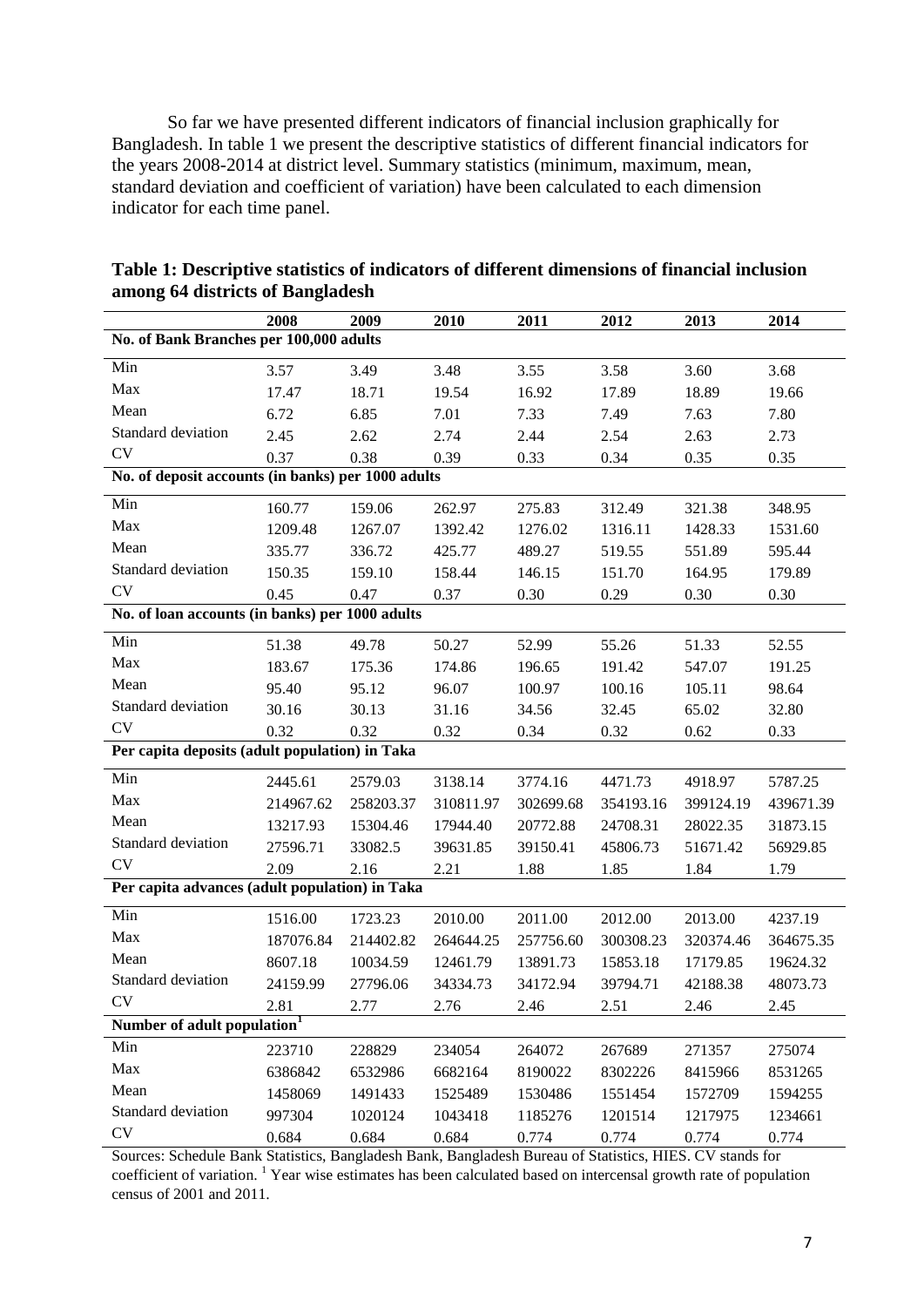#### **5. Results and Discussion**

IFI values have been calculated for 64 districts for the years 2008-2014 and presented in Annex-1. Among 64 districts in the year 2008, the level of financial inclusion, as measured by IFI, varied from as low as 0.352 for Khagrachhari to as high as 0.984 for Dhaka. In 2014, among the 64 districts, Kurigram ranked the lowest with an IFI value of 0.438 while Dhaka ranked the highest with an IFI value 1. A financial inclusion map has been produced based on the IFI values for a comparative graphical representation in Annex-2. Red color refers to poor financial inclusion while green indicates good financial inclusion; yellow lies in between. From the map we can see most of the districts were in poor condition in terms of the degree of financial inclusion during the period 2008-2010. From 2010 and onwards the majority of districts showed significant progress as reflected by changing the color from red to yellow to greenish. However, few districts have been identified that are consistently poor performing in terms of financial inclusion over the study period of 2008-2014.

| Tuble 21 Descriptive statistics of the 11 February of Building Control of the statistics of |          |          |          |          |                |          |       |  |  |
|---------------------------------------------------------------------------------------------|----------|----------|----------|----------|----------------|----------|-------|--|--|
|                                                                                             | 2008     | 2009     | 2010     | 2011     | 2012           | 2013     | 2014  |  |  |
| Min                                                                                         | 0.352    | 0.362    | 0.382    | 0.402    | 0.410          | 0.428    | 0.438 |  |  |
| Max                                                                                         | 0.984    | 0.996    | 1.000    | 1.000    | 1.000          | 1.000    | 1.000 |  |  |
| Mean                                                                                        | 0.503    | 0.517    | 0.559    | 0.612    | 0.641          | 0.666    | 0.697 |  |  |
| Standard deviation                                                                          | 0.127    | 0.135    | 0.133    | 0.126    | 0.128          | 0.130    | 0.128 |  |  |
| <b>CV</b>                                                                                   | 0.253    | 0.260    | 0.239    | 0.206    | 0.200          | 0.195    | 0.184 |  |  |
| Total no. of districts                                                                      | 64       | 64       | 64       | 64       | 64             | 64       | 64    |  |  |
| High IFI districts $(0.6 \leq IFI \leq 1)$                                                  | 9        | 12       | 17       | 29       | 36             | 42       | 52    |  |  |
| Medium IFI districts $(0.3 \leq IFI < 0.6)$                                                 | 55       | 52       | 47       | 35       | 28             | 22       | 12    |  |  |
| Low IFI districts $(0 \leq IFI < 0.3)$                                                      | $\theta$ | $\Omega$ | $\theta$ | $\Omega$ | $\overline{0}$ | $\theta$ | 0     |  |  |
| Proportion of medium IFI districts (%)                                                      | 85.9%    | 81.3%    | 73.4%    | 54.7%    | 43.8%          | 34.4%    | 18.8% |  |  |

*Note: Author's calculation*

*Source: Statistics Department, Bangladesh Bank and Bangladesh Bureau of Statistics, 2015*

A summary statistics of the calculated IFI index has been presented in table 2. From this table we can see that the average value of the IFI index is increasing over time. The coefficient of variation of the IFI values shows less variation for the year 2014 compared to what it was in the year 2008. Furthermore, IFI values have been divided into three categories; low (0 to below 0.3), medium (0.3 to below 0.6) and high (above 0.6) financial inclusion district. It may important to note that high, medium and low financial inclusion districts not necessary implies the comparative position of those district among the world, rather the category tells the relative position of a district among the peer districts. The distribution of the named category shows an interesting picture. For instance, in 2008, 55 districts (86%) belonged to the medium financial inclusion category, whereas, in 2014, only 12 districts (19%) were in the same category. In other words, the number of districts remarkably increased to the category of high financial inclusion over the years (in 2008 the number of districts was 9 while in 2014 it reached 52). Districts that have changed their comparative position from being low financial inclusion districts to high financial inclusion districts noticed acceleration since 2011. Percentages of districts that have changed their position from being in the medium financial inclusion category to the high financial inclusion category are presented graphically in figure 5. As mentioned earlier, BB has taken a policy initiative to promote an inclusive financial system in 2009, the impact of those policies has been noticed by the increasing number of districts to the high financial inclusion categories since 2011 (number of districts was 17 in 2010 and increase to 29 in 2011 which accounts a more than 75% increase).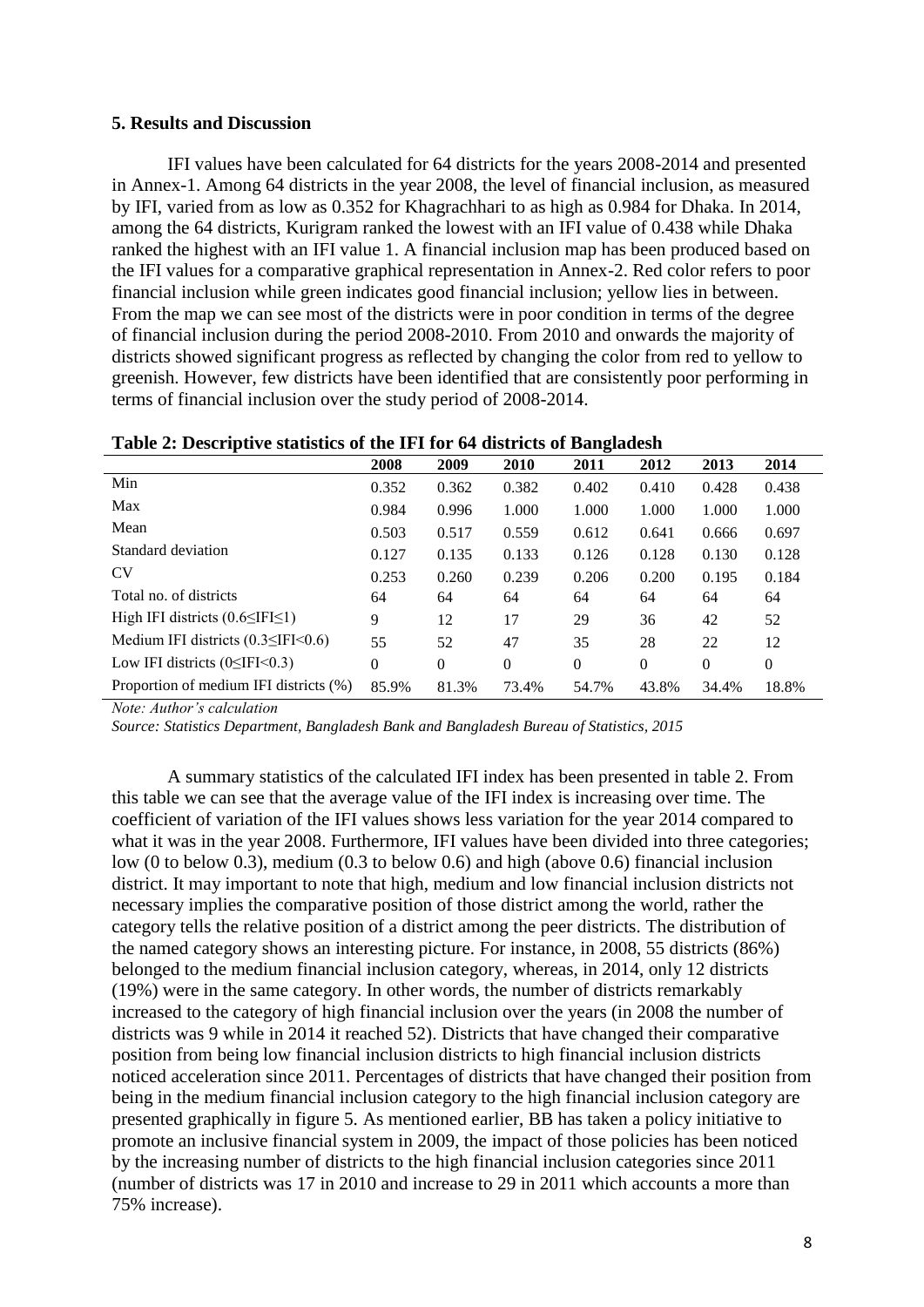

Figure 5: Percentage distribution of high and medium financial inclusion districts over time

Annex 3 presents IFI values for the year 2008 and 2014 and also shows the percentage change of the IFI values between these two years. In 2008 there was no financial inclusion policy and in 2009 the policy has been initiated and 2014 shows the latest situation of the financial inclusion in terms of IFI values. The percentage change of the last column in annex 3, tells us how much the financial inclusion has changed relative to IFI values in 2008.

The tables have been sorted in descending order of the percentage change while showing the ranked position of a particular district, based on IFI values for both the year 2008 and year 2014. The largest positive change in financial inclusion has been evident for the district Satkhira (69%). In 2008, the ranked position of Satkhira was 58 among 64 districts while in 2014 its comparative position became 41. More generally we can say, most of the positive changes mainly belonged to poorer districts in the year 2008.

## **6. Conclusion**

Inclusive finance strategies have been greatly emphasized to promote sustainable economic growth to meet the 2030 agenda for Sustainable Development in seventh five year plan. Expanding access to banking, insurance and financial services for all segments of population and strengthening the capacity of domestic financial institutions are the key activities to carry out according to the new goals. To meet up the new goals of sustainable development and to reduce regional financial disparities, Government of Bangladesh and Bangladesh Bank have taken a number of initiatives. This paper attempts to compute an index of financial inclusion to measure the extent of inclusive finance at the district level of Bangladesh. Methodologies to construct the IFI is based on a multidimensional approach as proposed by Sarma (2012) and focused to highlight the level of financial inclusion of each district in Bangladesh. The index indicates most of the districts of Bangladesh that have experienced a significant progress in financial inclusion over the period 2008-2014 with the

*Note: Author's calculation*

*Source: Statistics Department, Bangladesh Bank and Bangladesh Bureau of Statistics, 2015*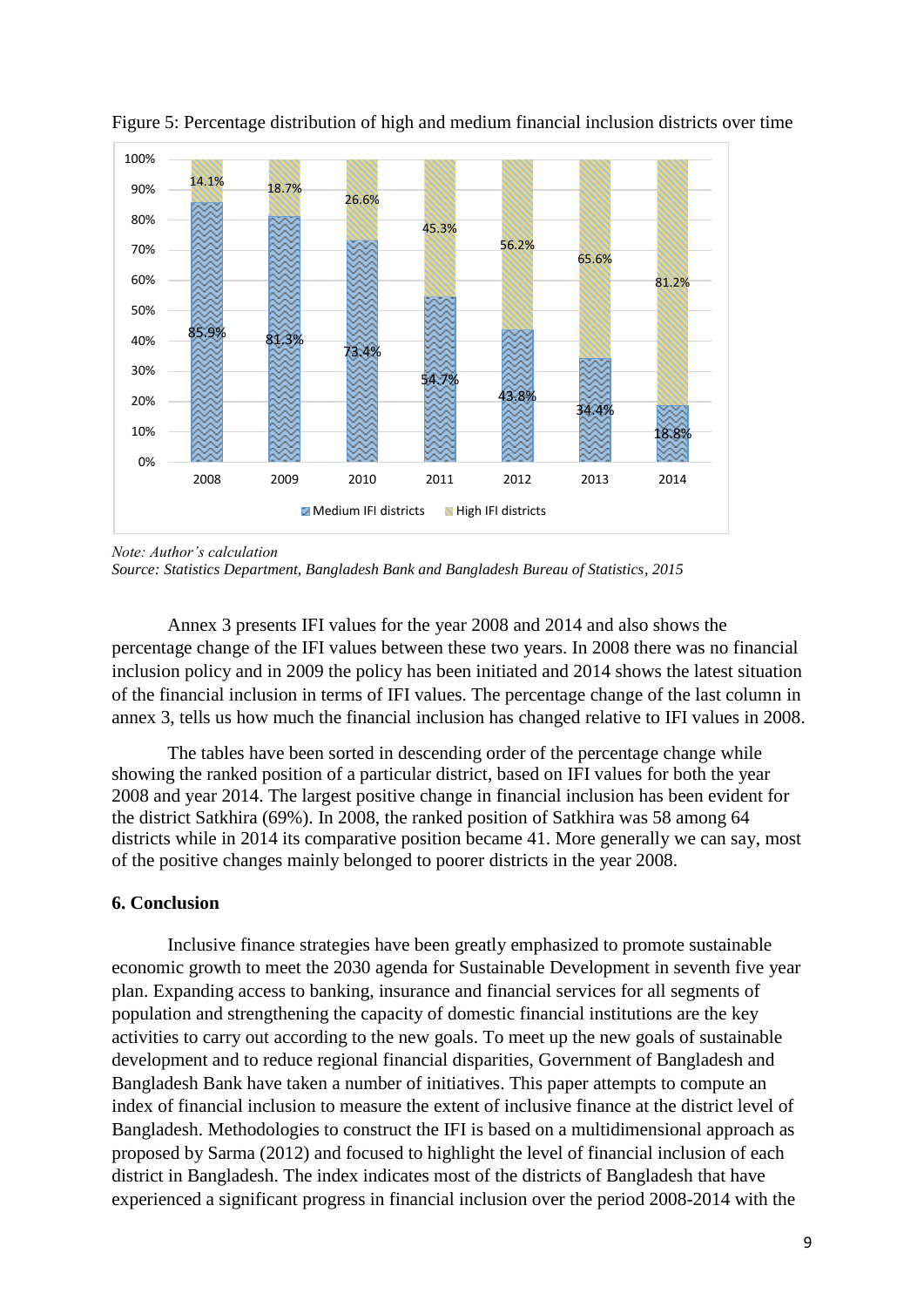exception of Khagrachhari, Netrokona, Kurigram and Sunamganj. The progress seems relatively slow for the districts Gaibandah, Lalmonirhat, Kishoreganj, Sherpur, Sirajganj, Mymensingh, Thakurgaon, and Panchagarh. The financial inclusion map reflects that the process of financial inclusion gets accelerated at the end of 2010, just after the inclusive finance policy initiatives taken by Bangladesh Bank in 2009. Hence, this index can be used to compare the extent of financial inclusion across districts and also to monitor the progress of financial inclusion over time. The overall financial inclusion index of Bangladesh shows that financial inclusion is growth over time. The mean value of financial inclusion index increased to 0.697 in 2014 from 0.503 in 2008.

This work has policy implications in making inclusive finance strategies in Bangladesh. The index may guide Bangladesh Bank and the Government to pursue inclusive growth for reducing regional disparities further to meet Vision 2030 as well as the Sustainable Development Goals.

Nevertheless, this paper encounters several limitations such as: computing availability dimensions, the index unable to incorporate mobile financial services and other micro-finance facilities due to unavailability of data. District level GDP could have improved the dimension of usage if available. This paper raises a question: Is there a significant relationship between financial inclusion and economic growth at district level of Bangladesh? Exploring the question go beyond the scope of this study and is left for future research.

## **Reference**

- Beck, Thorsten, Asli Demirguc-Kunt, and Maria Soledad Martinez Peria. 2007. "Reaching Out: Access to and use of Banking Services Across Countries." Journal of Financial Economics 85 (1): 234-266.
- Chowdhury, Toufic Ahmad, and Ziaul Karim. 2013. *Inclusive Finance and Sustainable Development: Occasional Speeches of Bangladesh Bank Governor 2009-2013*. Dhaka: Director General, Bangladesh Institute of Bank management
- Claessens, Stijn, Patrick Honohan, and Liliana Rojas-Suarez. 2009. Policy Principles for Expanding Financial Access. Washington DC: Center for Global Development. <http://www.cgdev.org/publication/policy-principles-expanding-financial-access>
- Park, Cyn-Young and Rogelio V. Mercado Jr. 2015. "Financial Inclusion, Poverty, and Income Inequality in Developing Asia." ADB Economics Working Paper Series, No. 426.<http://hdl.handle.net/11540/2272426>
- Sarma, Mandira. 2015. "Measuring Financial Inclusion. " Economics Bulletin 35 (1): 604- 611.
- Sarma, Mandira. 2008 "Index of Financial Inclusion." ICRIER Working Paper, No. 215
- Sarma, Mandira and Jesim Pais. 2011. "Financial Inclusion and Development. " Journal of International Development 23 (5): 613-628
- Sarma, Mandira. 2012. "Index of Financial Inclusion: A Measure of Financial Sector Inclusiveness." Berlin Working Papers on Money, Trade, Finance and Development,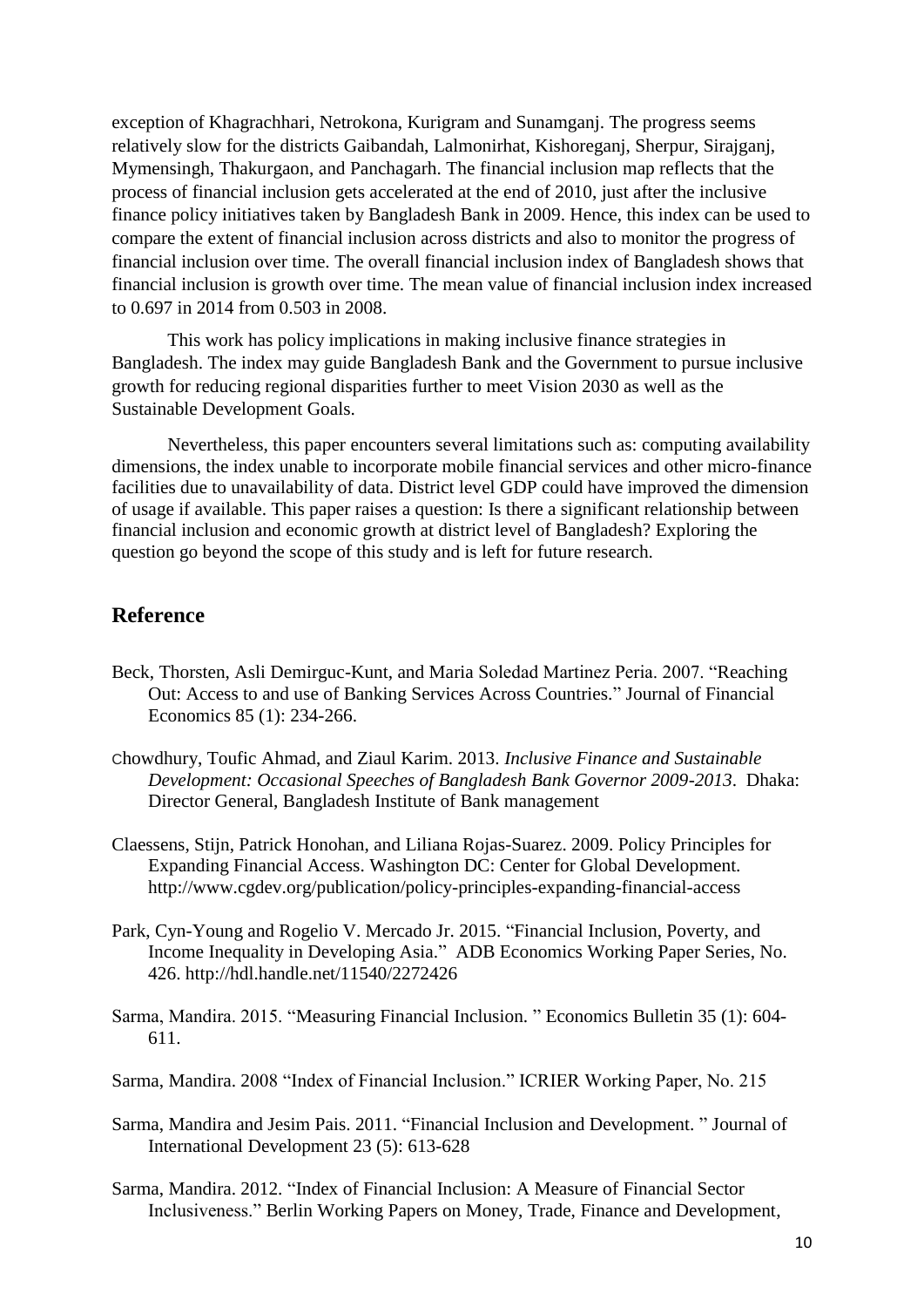No. 07. [http://finance-and-trade.htw](http://finance-and-trade.htw-berlin.de/fileadmin/working_paper_series/wp_07_2012_Sarma_Index-of-Financial-Inclusion.pdf)[berlin.de/fileadmin/working\\_paper\\_series/wp\\_07\\_2012\\_Sarma\\_Index-of-Financial-](http://finance-and-trade.htw-berlin.de/fileadmin/working_paper_series/wp_07_2012_Sarma_Index-of-Financial-Inclusion.pdf)[Inclusion.pdf](http://finance-and-trade.htw-berlin.de/fileadmin/working_paper_series/wp_07_2012_Sarma_Index-of-Financial-Inclusion.pdf)

\_\_\_\_\_\_\_. 2011. *Sixth Five Year Plan FY2011-FY2015*. Dhaka, Ministry of Planning, Government of Bangladesh. http://www.plancomm.gov.bd/sixth-five-year-plan

\_\_\_\_\_\_\_. 2015. *Seventh Five Year Plan FY2015-FY2020*. Dhaka, Ministry of Planning, Government of Bangladesh. http://www.plancomm.gov.bd/7th-five-year-plan/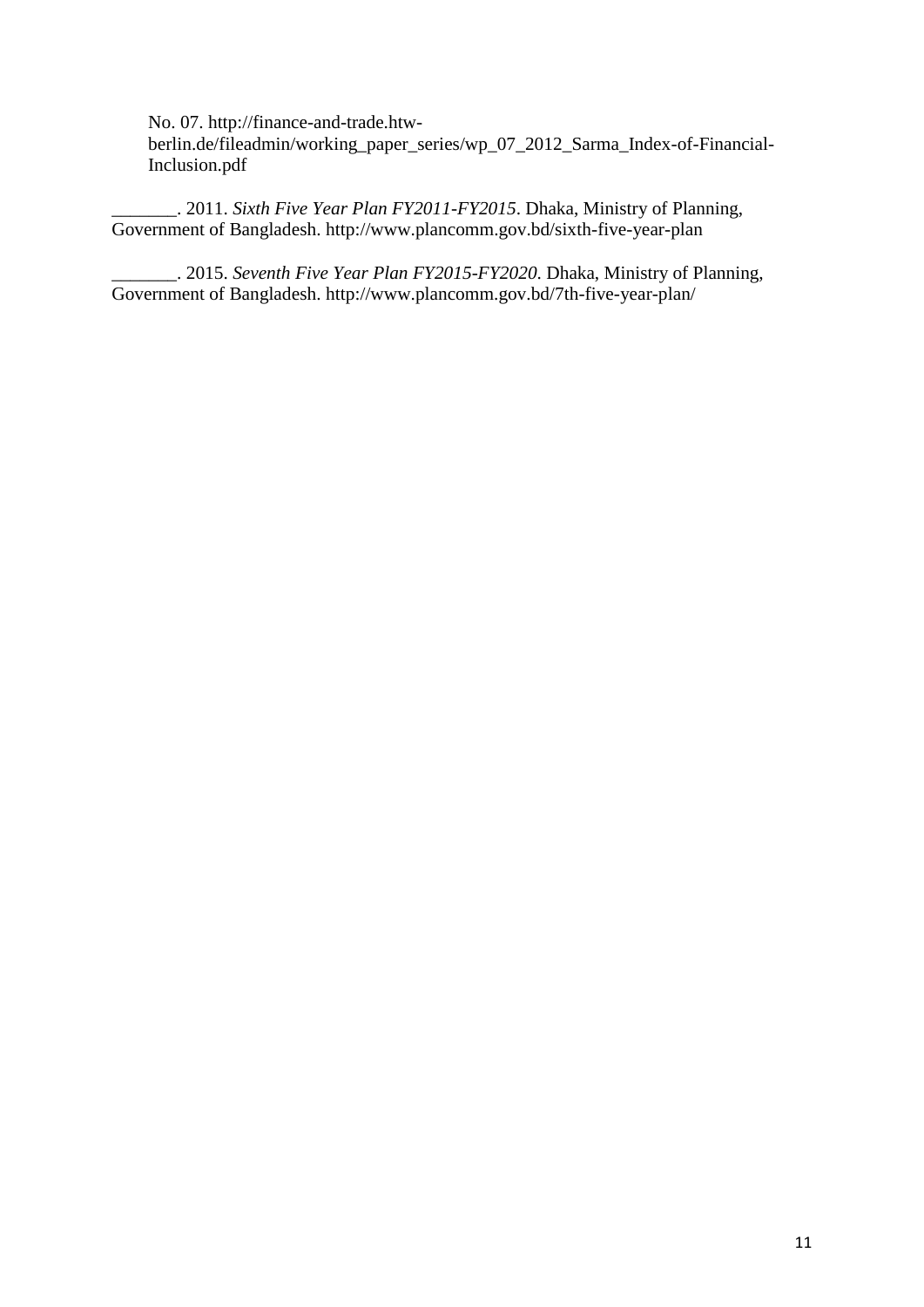|  |  |  |  |  |  | Annex 1: IFI values for 64 districts, 2008-2014 |  |  |  |
|--|--|--|--|--|--|-------------------------------------------------|--|--|--|
|--|--|--|--|--|--|-------------------------------------------------|--|--|--|

| <b>SL</b>    | <b>District</b>                    | <b>Division</b>              | 2008  | 2009  | 2010  | 2011  | 2012  | 2013  | 2014  |
|--------------|------------------------------------|------------------------------|-------|-------|-------|-------|-------|-------|-------|
| $\mathbf{1}$ | <b>BARGUNA</b>                     | <b>BARISAL</b>               | 0.479 | 0.476 | 0.506 | 0.564 | 0.592 | 0.639 | 0.661 |
| 2            | <b>BARISAL</b>                     | <b>BARISAL</b>               | 0.520 | 0.531 | 0.566 | 0.719 | 0.777 | 0.826 | 0.874 |
| 3            | <b>BHOLA</b>                       | <b>BARISAL</b>               | 0.418 | 0.429 | 0.460 | 0.519 | 0.547 | 0.571 | 0.604 |
| 4            | <b>JHALOKATHI</b>                  | <b>BARISAL</b>               | 0.486 | 0.501 | 0.520 | 0.658 | 0.696 | 0.723 | 0.739 |
| 5            | PATUAKHALI                         | <b>BARISAL</b>               | 0.493 | 0.497 | 0.520 | 0.593 | 0.624 | 0.666 | 0.733 |
| 6            | <b>PIROJPUR</b>                    | <b>BARISAL</b>               | 0.494 | 0.499 | 0.531 | 0.646 | 0.686 | 0.721 | 0.767 |
| 7            | <b>BANDARBAN</b>                   | <b>CHITTAGONG</b>            | 0.590 | 0.601 | 0.610 | 0.605 | 0.615 | 0.778 | 0.682 |
| 8            | <b>BRAHMANBARIA</b>                | <b>CHITTAGONG</b>            | 0.425 | 0.439 | 0.491 | 0.541 | 0.585 | 0.627 | 0.679 |
| 9            | <b>CHANDPUR</b>                    | <b>CHITTAGONG</b>            | 0.475 | 0.502 | 0.542 | 0.629 | 0.666 | 0.677 | 0.733 |
| 10           | <b>CHITTAGONG</b>                  | <b>CHITTAGONG</b>            | 0.868 | 0.869 | 0.873 | 0.878 | 0.879 | 0.878 | 0.878 |
| 11           | <b>COMILLA</b>                     | <b>CHITTAGONG</b>            | 0.493 | 0.525 | 0.564 | 0.609 | 0.648 | 0.692 | 0.755 |
| 12           | <b>COX'S BAZAR</b>                 | <b>CHITTAGONG</b>            | 0.510 | 0.540 | 0.593 | 0.586 | 0.631 | 0.651 | 0.702 |
| 13           | <b>FENI</b>                        | <b>CHITTAGONG</b>            | 0.775 | 0.820 | 0.877 | 0.921 | 0.958 | 0.952 | 0.965 |
| 14           | <b>KHAGRACHHARI</b>                | <b>CHITTAGONG</b>            | 0.352 | 0.363 | 0.382 | 0.402 | 0.410 | 0.428 | 0.452 |
| 15           | <b>LAKSHMIPUR</b>                  | <b>CHITTAGONG</b>            | 0.550 | 0.575 | 0.600 | 0.654 | 0.706 | 0.743 | 0.808 |
| 16           | <b>NOAKHALI</b>                    | <b>CHITTAGONG</b>            | 0.552 | 0.581 | 0.634 | 0.678 | 0.721 | 0.754 | 0.820 |
| 17           | <b>RANGAMATI</b>                   | <b>CHITTAGONG</b>            | 0.607 | 0.594 | 0.629 | 0.650 | 0.668 | 0.689 | 0.730 |
| 18           | DHAKA                              | <b>DHAKA</b>                 | 0.984 | 0.996 | 1.000 | 1.000 | 1.000 | 1.000 | 1.000 |
| 19           | <b>FARIDPUR</b>                    | <b>DHAKA</b>                 | 0.486 | 0.510 | 0.584 | 0.676 | 0.712 | 0.755 | 0.803 |
| 20           | <b>GAZIPUR</b>                     | <b>DHAKA</b>                 | 0.609 | 0.709 | 0.816 | 0.648 | 0.708 | 0.756 | 0.810 |
| 21           | <b>GOPALGANJ</b>                   | <b>DHAKA</b>                 | 0.432 | 0.436 | 0.485 | 0.606 | 0.630 | 0.655 | 0.714 |
| 22           | <b>JAMALPUR</b>                    | <b>DHAKA</b>                 | 0.455 | 0.459 | 0.503 | 0.552 | 0.576 | 0.612 | 0.634 |
| 23           | <b>KISHOREGANJ</b>                 | <b>DHAKA</b>                 | 0.376 | 0.384 | 0.431 | 0.473 | 0.495 | 0.503 | 0.534 |
| 24           | <b>MADARIPUR</b>                   | <b>DHAKA</b>                 | 0.473 | 0.489 | 0.521 | 0.640 | 0.672 | 0.718 | 0.771 |
| 25           | MANIKGANJ                          | <b>DHAKA</b>                 | 0.423 | 0.426 | 0.475 | 0.538 | 0.572 | 0.615 | 0.668 |
| 26           | <b>MUNSHIGANJ</b>                  | <b>DHAKA</b>                 | 0.540 | 0.558 | 0.588 | 0.674 | 0.745 | 0.808 | 0.833 |
| 27           | <b>MYMENSINGH</b>                  | <b>DHAKA</b>                 | 0.375 | 0.384 | 0.433 | 0.483 | 0.496 | 0.526 | 0.555 |
| $28\,$       | NARAYANGANJ                        | <b>DHAKA</b>                 | 0.761 | 0.806 | 0.837 | 0.797 | 0.841 | 0.868 | 0.887 |
| 29           | <b>NARSINGDI</b>                   | <b>DHAKA</b>                 | 0.579 | 0.620 | 0.680 | 0.739 | 0.799 | 0.828 | 0.856 |
| 30           |                                    |                              | 0.385 | 0.384 | 0.426 | 0.446 | 0.446 | 0.454 | 0.468 |
| 31           | <b>NETROKONA</b><br><b>RAJBARI</b> | <b>DHAKA</b><br><b>DHAKA</b> | 0.438 | 0.440 | 0.466 | 0.538 | 0.551 | 0.575 | 0.606 |
|              | <b>SHARIATPUR</b>                  | <b>DHAKA</b>                 |       | 0.442 | 0.487 | 0.575 | 0.607 | 0.647 | 0.690 |
| 32           |                                    |                              | 0.418 |       |       |       |       |       |       |
| 33           | <b>SHERPUR</b>                     | <b>DHAKA</b>                 | 0.392 | 0.398 | 0.446 | 0.490 | 0.496 | 0.507 | 0.534 |
| 34           | <b>TANGAIL</b>                     | <b>DHAKA</b>                 | 0.403 | 0.419 | 0.459 | 0.524 | 0.562 | 0.585 | 0.635 |
| 35           | <b>BAGERHAT</b>                    | <b>KHULNA</b>                | 0.434 | 0.435 | 0.458 | 0.597 | 0.627 | 0.660 | 0.698 |
| 36           | <b>CHUADANGA</b>                   | <b>KHULNA</b>                | 0.450 | 0.468 | 0.526 | 0.578 | 0.612 | 0.623 | 0.672 |
| 37           | <b>JESSORE</b>                     | <b>KHULNA</b>                | 0.591 | 0.604 | 0.689 | 0.772 | 0.813 | 0.819 | 0.835 |
| 38           | <b>JHENAIDAH</b>                   | <b>KHULNA</b>                | 0.416 | 0.431 | 0.477 | 0.521 | 0.548 | 0.578 | 0.618 |
| 39           | <b>KHULNA</b>                      | <b>KHULNA</b>                | 0.731 | 0.744 | 0.785 | 0.885 | 0.889 | 0.892 | 0.893 |
| 40           | <b>KUSHTIA</b>                     | <b>KHULNA</b>                | 0.562 | 0.586 | 0.659 | 0.744 | 0.770 | 0.791 | 0.821 |
| 41           | <b>MAGURA</b>                      | <b>KHULNA</b>                | 0.475 | 0.470 | 0.509 | 0.553 | 0.572 | 0.602 | 0.632 |
| 42           | <b>MEHERPUR</b>                    | <b>KHULNA</b>                | 0.453 | 0.462 | 0.503 | 0.546 | 0.564 | 0.573 | 0.607 |
| 43           | <b>NARAIL</b>                      | <b>KHULNA</b>                | 0.504 | 0.503 | 0.539 | 0.624 | 0.648 | 0.662 | 0.682 |
| 44           | <b>SATKHIRA</b>                    | <b>KHULNA</b>                | 0.386 | 0.389 | 0.434 | 0.517 | 0.566 | 0.596 | 0.651 |
| 45           | <b>BOGRA</b>                       | <b>RAJSHAHI</b>              | 0.545 | 0.572 | 0.632 | 0.710 | 0.745 | 0.753 | 0.771 |
| 46           | <b>CHAPAI</b>                      | <b>RAJSHAHI</b>              | 0.400 | 0.411 | 0.450 | 0.494 | 0.538 | 0.558 | 0.618 |
| 47           | <b>JOYPURHAT</b>                   | RAJSHAHI                     | 0.543 | 0.540 | 0.593 | 0.681 | 0.705 | 0.730 | 0.762 |
| 48           | <b>NAOGAON</b>                     | <b>RAJSHAHI</b>              | 0.440 | 0.446 | 0.495 | 0.568 | 0.598 | 0.614 | 0.653 |
| 49           | <b>NATORE</b>                      | <b>RAJSHAHI</b>              | 0.452 | 0.452 | 0.490 | 0.539 | 0.567 | 0.589 | 0.630 |
| 50           | <b>PABNA</b>                       | <b>RAJSHAHI</b>              | 0.496 | 0.506 | 0.552 | 0.605 | 0.655 | 0.696 | 0.742 |
| 51           | <b>RAJSHAHI</b>                    | <b>RAJSHAHI</b>              | 0.596 | 0.622 | 0.680 | 0.761 | 0.772 | 0.795 | 0.827 |
| 52           | <b>SIRAJGANJ</b>                   | <b>RAJSHAHI</b>              | 0.374 | 0.391 | 0.435 | 0.477 | 0.502 | 0.525 | 0.548 |
| 53           | <b>DINAJPUR</b>                    | <b>RANGPUR</b>               | 0.448 | 0.459 | 0.513 | 0.582 | 0.621 | 0.648 | 0.684 |
| 54           | <b>GAIBANDAH</b>                   | <b>RANGPUR</b>               | 0.400 | 0.408 | 0.453 | 0.501 | 0.503 | 0.502 | 0.515 |
| 55           | <b>KURIGRAM</b>                    | <b>RANGPUR</b>               | 0.359 | 0.362 | 0.411 | 0.438 | 0.440 | 0.434 | 0.438 |
| 56           | LALMONIRHAT                        | <b>RANGPUR</b>               | 0.417 | 0.422 | 0.449 | 0.484 | 0.497 | 0.504 | 0.529 |
| 57           | NILPHAMARI                         | <b>RANGPUR</b>               | 0.457 | 0.462 | 0.501 | 0.537 | 0.567 | 0.581 | 0.610 |
| 58           | PANCHAGARH                         | <b>RANGPUR</b>               | 0.448 | 0.451 | 0.504 | 0.515 | 0.539 | 0.553 | 0.560 |
| 59           | <b>RANGPUR</b>                     | <b>RANGPUR</b>               | 0.439 | 0.459 | 0.516 | 0.569 | 0.602 | 0.634 | 0.665 |
| 60           | THAKURGAON                         | <b>RANGPUR</b>               | 0.422 | 0.427 | 0.473 | 0.524 | 0.544 | 0.554 | 0.558 |
| 61           | <b>HABIGANJ</b>                    | <b>SYLHET</b>                | 0.443 | 0.452 | 0.504 | 0.525 | 0.551 | 0.576 | 0.612 |
| 62           | <b>MOULVI BAZAR</b>                | <b>SYLHET</b>                | 0.642 | 0.671 | 0.708 | 0.748 | 0.787 | 0.804 | 0.827 |
| 63           | <b>SUNAMGANJ</b>                   | <b>SYLHET</b>                | 0.393 | 0.397 | 0.429 | 0.430 | 0.453 | 0.456 | 0.478 |
| 64           | <b>SYLHET</b>                      | <b>SYLHET</b>                | 0.830 | 0.878 | 0.899 | 0.883 | 0.887 | 0.894 | 0.898 |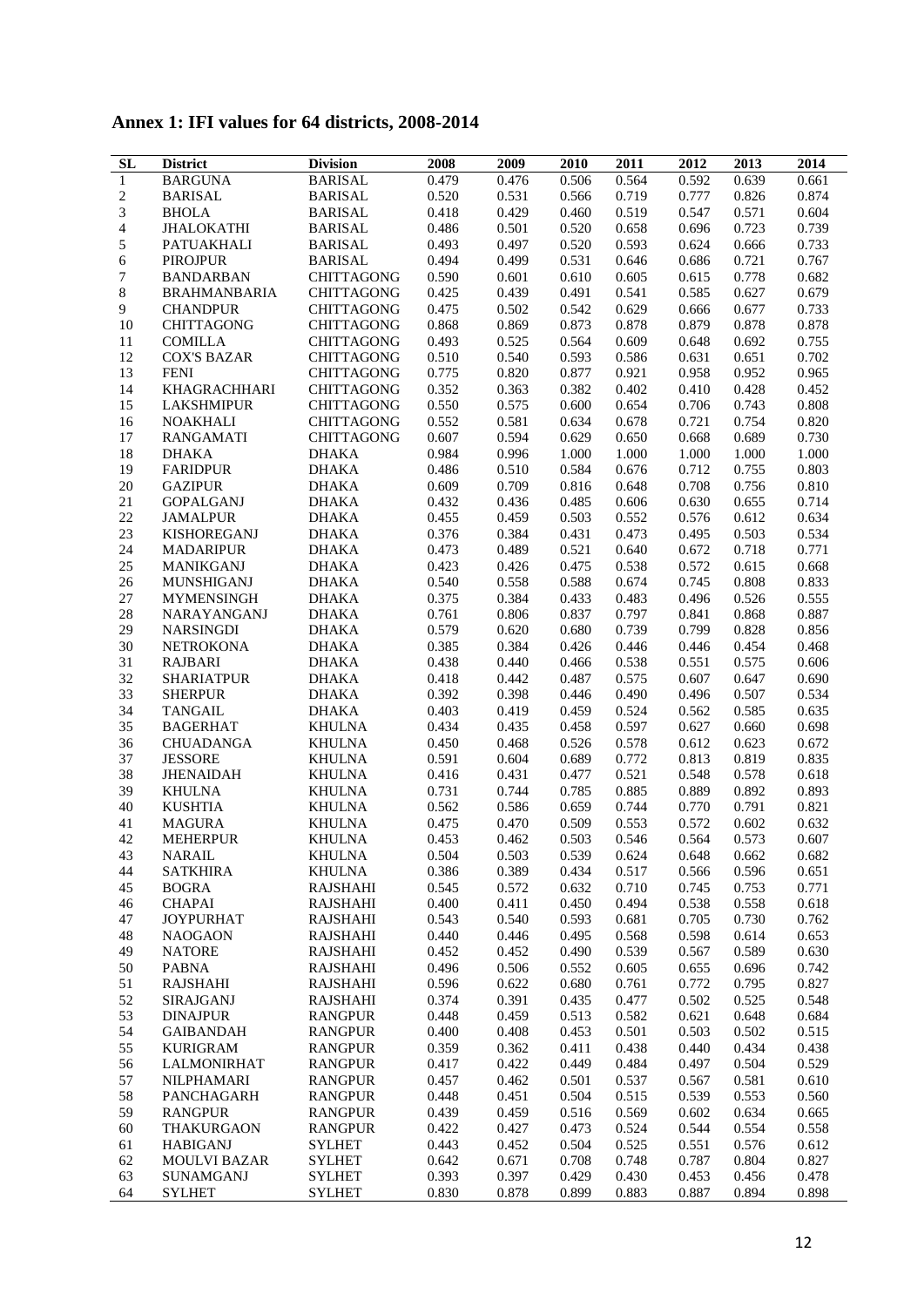|  |  |  |  |  | Annex 2: Financial Inclusion Index Heat Map, 64 districts of Bangladesh |  |
|--|--|--|--|--|-------------------------------------------------------------------------|--|
|  |  |  |  |  |                                                                         |  |

| <b>District</b>                        | <b>Division</b>                        | 2008           | 2009           | 2010           | 2011           | 2012           | 2013           | 2014           |
|----------------------------------------|----------------------------------------|----------------|----------------|----------------|----------------|----------------|----------------|----------------|
| <b>BARGUNA</b>                         | <b>BARISAL</b>                         | 0.479          | 0.476          | 0.506          | 0.564          | 0.592          | 0.639          | 0.661          |
| <b>BARISAL</b>                         | <b>BARISAL</b>                         | 0.520          | 0.531          | 0.566          | 0.719          | 0.777          | 0.826          | 0.874          |
| <b>BHOLA</b>                           | <b>BARISAL</b>                         | 0.418          | 0.429          | 0.460          | 0.519          | 0.547          | 0.571          | 0.604          |
| <b>JHALOKATHI</b>                      | <b>BARISAL</b>                         | 0.486          | 0.501          | 0.520          | 0.658          | 0.696          | 0.723          | 0.739          |
| <b>PATUAKHALI</b>                      | <b>BARISAL</b>                         | 0.493          | 0.497          | 0.520          | 0.593          | 0.624          | 0.666          | 0.733          |
| <b>PIROJPUR</b>                        | <b>BARISAL</b>                         | 0.494          | 0.499          | 0.531          | 0.646          | 0.686          | 0.721          | 0.767          |
| <b>BANDARBAN</b>                       | <b>CHITTAGONG</b>                      | 0.590          | 0.601          | 0.610          | 0.605          | 0.615          | 0.778          | 0.682          |
| <b>BRAHMANBARIA</b>                    | <b>CHITTAGONG</b>                      | 0.425          | 0.439          | 0.491          | 0.541          | 0.585          | 0.627          | 0.679          |
| <b>CHANDPUR</b>                        | <b>CHITTAGONG</b>                      | 0.475          | 0.502          | 0.542          | 0.629          | 0.666          | 0.677          | 0.733          |
| <b>CHITTAGONG</b>                      | <b>CHITTAGONG</b>                      | 0.868          | 0.869          | 0.873          | 0.878          | 0.879          | 0.878          | 0.878          |
| <b>COMILLA</b>                         | <b>CHITTAGONG</b>                      | 0.493          | 0.525          | 0.564          | 0.609          | 0.648          | 0.692          | 0.755          |
| <b>COX'S BAZAR</b>                     | <b>CHITTAGONG</b>                      | 0.510          | 0.540          | 0.593          | 0.586          | 0.631          | 0.651          | 0.702          |
| <b>FENI</b>                            | <b>CHITTAGONG</b>                      | 0.775          | 0.820          | 0.877          | 0.921          | 0.958          | 0.952          | 0.965          |
| <b>KHAGRACHHARI</b>                    | <b>CHITTAGONG</b>                      | 0.352          | 0.363          | 0.382          | 0.402          | 0.410          | 0.428          | 0.452          |
| <b>LAKSHMIPUR</b>                      | <b>CHITTAGONG</b>                      | 0.550<br>0.552 | 0.575          | 0.600          | 0.654          | 0.706          | 0.743          | 0.808          |
| <b>NOAKHALI</b><br><b>RANGAMATI</b>    | <b>CHITTAGONG</b><br><b>CHITTAGONG</b> | 0.607          | 0.581<br>0.594 | 0.634<br>0.629 | 0.678<br>0.650 | 0.721<br>0.668 | 0.754<br>0.689 | 0.820          |
| <b>DHAKA</b>                           | <b>DHAKA</b>                           | 0.984          | 0.996          | 1.000          | 1.000          | 1.000          | 1.000          | 0.730<br>1.000 |
| <b>FARIDPUR</b>                        | <b>DHAKA</b>                           | 0.486          | 0.510          | 0.584          | 0.676          | 0.712          | 0.755          | 0.803          |
| <b>GAZIPUR</b>                         | <b>DHAKA</b>                           | 0.609          | 0.709          | 0.816          | 0.648          | 0.708          | 0.756          | 0.810          |
| <b>GOPALGANJ</b>                       | <b>DHAKA</b>                           | 0.432          | 0.436          | 0.485          | 0.606          | 0.630          | 0.655          | 0.714          |
| <b>JAMALPUR</b>                        | <b>DHAKA</b>                           | 0.455          | 0.459          | 0.503          | 0.552          | 0.576          | 0.612          | 0.634          |
| <b>KISHOREGANJ</b>                     | <b>DHAKA</b>                           | 0.376          | 0.384          | 0.431          | 0.473          | 0.495          | 0.503          | 0.534          |
| <b>MADARIPUR</b>                       | <b>DHAKA</b>                           | 0.473          | 0.489          | 0.521          | 0.640          | 0.672          | 0.718          | 0.771          |
| MANIKGANJ                              | <b>DHAKA</b>                           | 0.423          | 0.426          | 0.475          | 0.538          | 0.572          | 0.615          | 0.668          |
| <b>MUNSHIGANJ</b>                      | <b>DHAKA</b>                           | 0.540          | 0.558          | 0.588          | 0.674          | 0.745          | 0.808          | 0.833          |
| <b>MYMENSINGH</b>                      | DHAKA                                  | 0.375          | 0.384          | 0.433          | 0.483          | 0.496          | 0.526          | 0.555          |
| NARAYANGANJ                            | <b>DHAKA</b>                           | 0.761          | 0.806          | 0.837          | 0.797          | 0.841          | 0.868          | 0.887          |
| <b>NARSINGDI</b>                       | <b>DHAKA</b>                           | 0.579          | 0.620          | 0.680          | 0.739          | 0.799          | 0.828          | 0.856          |
| <b>NETROKONA</b>                       | <b>DHAKA</b>                           | 0.385          | 0.384          | 0.426          | 0.446          | 0.446          | 0.454          | 0.468          |
| <b>RAJBARI</b>                         | <b>DHAKA</b>                           | 0.438          | 0.440          | 0.466          | 0.538          | 0.551          | 0.575          | 0.606          |
| <b>SHARIATPUR</b>                      | <b>DHAKA</b>                           | 0.418          | 0.442          | 0.487          | 0.575          | 0.607          | 0.647          | 0.690          |
| <b>SHERPUR</b>                         | <b>DHAKA</b>                           | 0.392          | 0.398          | 0.446          | 0.490          | 0.496          | 0.507          | 0.534          |
| <b>TANGAIL</b>                         | <b>DHAKA</b>                           | 0.403          | 0.419          | 0.459          | 0.524          | 0.562          | 0.585          | 0.635          |
| <b>BAGERHAT</b>                        | <b>KHULNA</b>                          | 0.434          | 0.435          | 0.458          | 0.597          | 0.627          | 0.660          | 0.698          |
| CHUADANGA                              | <b>KHULNA</b>                          | 0.450          | 0.468          | 0.526          | 0.578          | 0.612          | 0.623          | 0.672          |
| <b>JESSORE</b>                         | <b>KHULNA</b>                          | 0.591          | 0.604          | 0.689          | 0.772          | 0.813          | 0.819          | 0.835          |
| <b>JHENAIDAH</b>                       | <b>KHULNA</b>                          | 0.416          | 0.431          | 0.477          | 0.521          | 0.548          | 0.578          | 0.618          |
| <b>KHULNA</b>                          | <b>KHULNA</b>                          | 0.731          | 0.744          | 0.785          | 0.885          | 0.889          | 0.892          | 0.893          |
| <b>KUSHTIA</b>                         | <b>KHULNA</b>                          | 0.562          | 0.586          | 0.659          | 0.744          | 0.770          | 0.791          | 0.821          |
| <b>MAGURA</b>                          | <b>KHULNA</b>                          | 0.475          | 0.470          | 0.509          | 0.553          | 0.572          | 0.602          | 0.632          |
| <b>MEHERPUR</b>                        | <b>KHULNA</b>                          | 0.453          | 0.462          | 0.503          | 0.546          | 0.564          | 0.573          | 0.607          |
| <b>NARAIL</b>                          | <b>KHULNA</b>                          | 0.504          | 0.503          | 0.539          | 0.624          | 0.648          | 0.662          | 0.682          |
| <b>SATKHIRA</b>                        | <b>KHULNA</b>                          | 0.386          | 0.389          | 0.434          | 0.517          | 0.566          | 0.596          | 0.651          |
| <b>BOGRA</b>                           | <b>RAJSHAHI</b>                        | 0.545          | 0.572          | 0.632          | 0.710          | 0.745          | 0.753          | 0.771          |
| CHAPAI NAWABGANJ                       | <b>RAJSHAHI</b>                        | 0.400          | 0.411          | 0.450          | 0.494          | 0.538          | 0.558          | 0.618          |
| <b>JOYPURHAT</b>                       | <b>RAJSHAHI</b>                        | 0.543          | 0.540          | 0.593          | 0.681          | 0.705          | 0.730          | 0.762          |
| <b>NAOGAON</b>                         | <b>RAJSHAHI</b>                        | 0.440          | 0.446          | 0.495          | 0.568          | 0.598          | 0.614          | 0.653          |
| <b>NATORE</b>                          | <b>RAJSHAHI</b>                        | 0.452          | 0.452          | 0.490          | 0.539          | 0.567          | 0.589          | 0.630          |
| <b>PABNA</b>                           | <b>RAJSHAHI</b>                        | 0.496          | 0.506          | 0.552          | 0.605          | 0.655          | 0.696          | 0.742          |
| <b>RAJSHAHI</b>                        | <b>RAJSHAHI</b>                        | 0.596          | 0.622          | 0.680          | 0.761          | 0.772          | 0.795          | 0.827          |
| <b>SIRAJGANJ</b>                       | <b>RAJSHAHI</b>                        | 0.374          | 0.391          | 0.435          | 0.477          | 0.502          | 0.525          | 0.548          |
| <b>DINAJPUR</b>                        | <b>RANGPUR</b>                         | 0.448          | 0.459          | 0.513          | 0.582          | 0.621          | 0.648          | 0.684          |
| <b>GAIBANDAH</b>                       | <b>RANGPUR</b>                         | 0.400          | 0.408          | 0.453          | 0.501          | 0.503          | 0.502          | 0.515          |
| <b>KURIGRAM</b>                        | <b>RANGPUR</b>                         | 0.359          | 0.362          | 0.411          | 0.438          | 0.440          | 0.434          | 0.438          |
| LALMONIRHAT                            | <b>RANGPUR</b>                         | 0.417          | 0.422          | 0.449          | 0.484          | 0.497          | 0.504          | 0.529          |
| <b>NILPHAMARI</b>                      | <b>RANGPUR</b>                         | 0.457          | 0.462          | 0.501          | 0.537          | 0.567          | 0.581          | 0.610          |
| PANCHAGARH                             | <b>RANGPUR</b>                         | 0.448          | 0.451          | 0.504          | 0.515          | 0.539          | 0.553          | 0.560          |
| <b>RANGPUR</b><br><b>THAKURGAON</b>    | <b>RANGPUR</b><br><b>RANGPUR</b>       | 0.439<br>0.422 | 0.459<br>0.427 | 0.516<br>0.473 | 0.569<br>0.524 | 0.602<br>0.544 | 0.634<br>0.554 | 0.665<br>0.558 |
|                                        |                                        |                |                |                |                |                |                |                |
| <b>HABIGANJ</b><br><b>MOULVI BAZAR</b> | <b>SYLHET</b><br><b>SYLHET</b>         | 0.443<br>0.642 | 0.452<br>0.671 | 0.504<br>0.708 | 0.525<br>0.748 | 0.551<br>0.787 | 0.576<br>0.804 | 0.612<br>0.827 |
| <b>SUNAMGANJ</b>                       | <b>SYLHET</b>                          | 0.393          | 0.397          | 0.429          | 0.430          | 0.453          | 0.456          | 0.478          |
| <b>SYLHET</b>                          | <b>SYLHET</b>                          | 0.830          | 0.878          | 0.899          | 0.883          | 0.887          | 0.894          | 0.898          |
|                                        |                                        |                |                |                |                |                |                |                |

Note: Three colors comparison (minimum= 10th percentile, middle=50th percentile, highest= 90th percentile

 $=$  The worst  $=$ Medium  $=$  The best